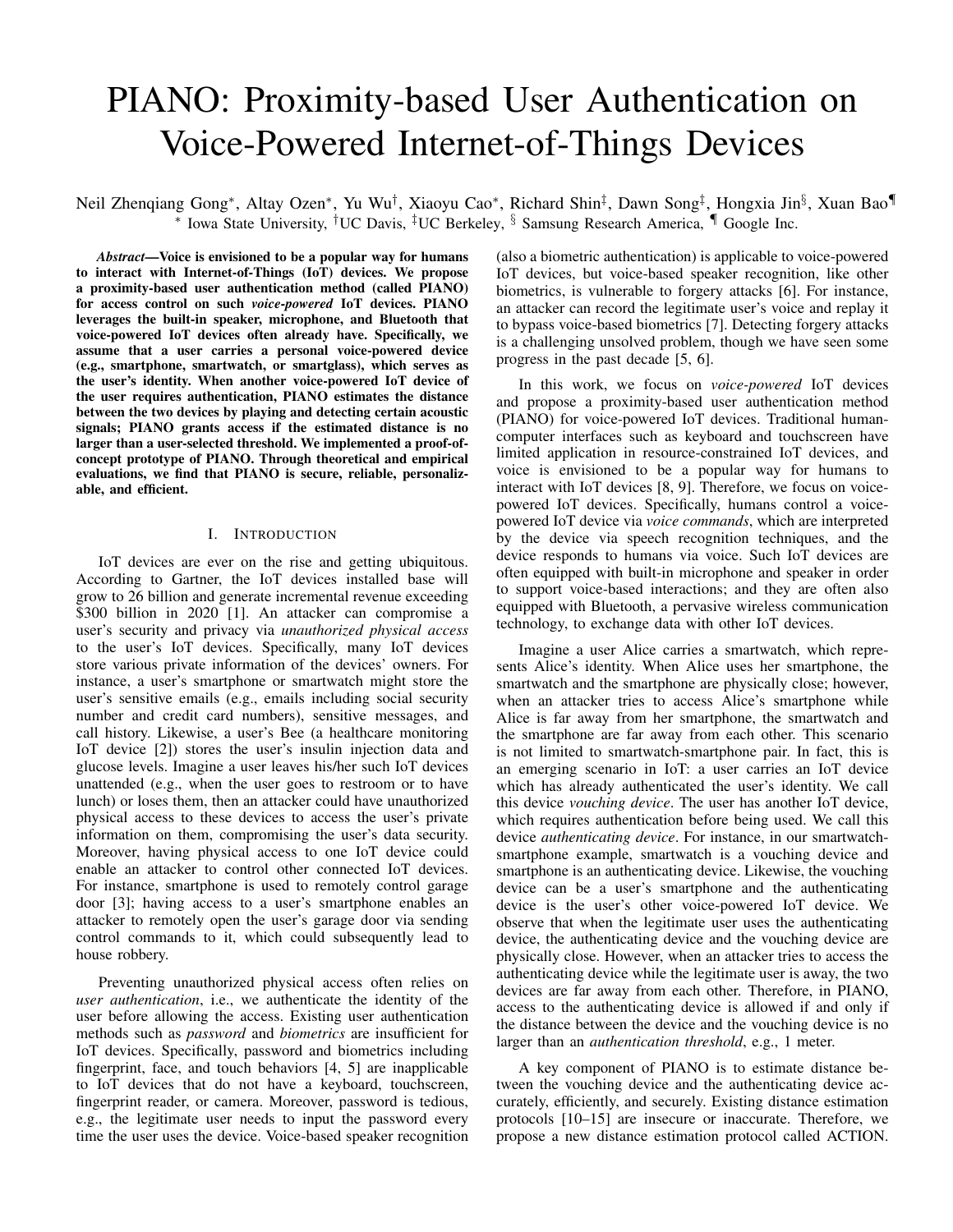Our protocol leverages the speaker, microphone, and Bluetooth that voice-powered IoT devices often already have. Specifically, ACTION pairs the authenticating device and the vouching device via Bluetooth, which involves human interaction but only needs to be done once. When calculating distance between the authenticating device and the vouching device, the authenticating device first generates two randomized acoustic *reference signals* using a *signal-construction algorithm* and transmits them to the vouching device via a Bluetooth-based secure channel. Each device then uses a speaker to play a reference signal. Simultaneously, the two devices also record signals using microphones. Next, each device computes the times when the two reference signals arrived at it using a *signal-detection algorithm*. Finally, we estimate the distance by multiplying the *speed of sound* and the time which sound takes to travel from one device to the other.

We implemented a prototype of PIANO on two smartphones. Via theoretical and empirical evaluations, we find that PIANO has several promising features: *secure*, *reliable*, *personalizable*, *zero-interaction*, and *efficient*. Specifically, PI-ANO has a very low probability of falsely accepting an attacker (i.e., secure), even if the attacker leverages various *spoofing attacks* (we discuss them in Section III) to manipulate our distance estimation protocol. PIANO achieves a low probability of falsely rejecting the legitimate user (i.e., reliable). Users can tune the authentication threshold to meet their personalized needs (i.e., personalizable). For instance, they can set the authentication threshold to be 0.5 meter if they are in an environment where 1 meter is too long to be safe. PIANO requires no actions from users in the process of authentication (i.e., zero-interaction). In our prototype, authentication can be finished within 3 seconds (i.e., computationally efficient). Moreover, using PIANO 100 times only consumes 0.6% of the smartphone battery (i.e., energy efficient).

Our contributions can be summarized as follows:

- We propose PIANO, a novel proximity-based user authentication method for voice-powered IoT devices.
- We design a new acoustic signal based distance estimation protocol (ACTION) to estimate distance between two devices accurately, efficiently, and securely.
- We implemented a proof-of-concept prototype of PI-ANO. Via theoretical and empirical evaluations, we demonstrate that PIANO is secure, reliable, personalizable, and efficient.

# II. RELATED WORK

Distance estimation protocols: The key component of PI-ANO is a protocol that estimates the distance between the vouching device and authenticating device. Estimating distance between two devices has attracted much attention in various communities [10–15]. However, these protocols are *insecure* or *inaccurate*, making them insufficient for proximity-based authentication. We suspect the major reason why they are insecure is that they were not designed for security applications.

First, some protocols [10–13] leverage radio signals such as Wi-Fi, Bluetooth, and GSM. Radio signals can go through a wall, which has serious implications for security when using them in proximity-based authentication. For instance, if the authenticating device and the legitimate user who carries the vouching device are in two different rooms that are separated by a wall, or they are in two different floors next to each other in the same building, then the two devices could still have a small distance. Therefore, in such scenarios, an attacker can easily access the authenticating device.

Second, some protocols [14, 15] leverage acoustic signals. The key idea is that one device plays an acoustic signal; the other device detects when the acoustic signal arrives at it; and then the distance is the speed of sound multiples the time that the acoustic signal takes to travel from one device to the other. Acoustic signals are less likely to go through a wall. However, they are vulnerable to spoofing attacks. For instance, an attacker can simply replay the acoustic signals to "shorten" the distance for these protocols [14, 15]. Moreover, some protocols (e.g., Echo [14]) require accurate estimation of a device's processing delay, which is challenging for IoT devices given IoT devices often have limited computing power. In other words, they are inaccurate on IoT devices. Our proposed protocol also leverages acoustic signals, but they will be secure against various spoofing attacks and they do not rely on accurate estimation of processing delays.

Determining proximity using ambient signals: We note that some recent research [16, 17] proposed to perform proximitybased authentication via checking whether the authenticating device and the vouching device are physically close based on their ambient signals. The intuition is that two devices that are physically close share similar ambient radio signals, luminosity, and acoustic noise. These ambience-based approaches suffer from a few limitations. First, they aim to determine *relative* distances but not *absolute* distances between two devices. This limitation hurts the usability of the authentication system. For instance, some users might want to set the authentication threshold to be 0.5 meter while some other users might want to set it to be 1 meter. It is unknown how these ambiencebased approaches can support such personalized user needs. On the contrary, our PIANO is *personalizable*, allowing users to tune the authentication threshold for their personalized needs. Second, these ambience-based approaches are insecure because attackers can modify the ambience around the two devices, e.g., attackers could play the same music around the two devices to modify their ambient acoustic signals.

# III. PROBLEM DEFINITION AND THREAT MODEL

Proximity-based authentication: In our proximity-based authentication, a user who tries to access the authenticating device is authenticated if and only if the distance between the authenticating device and the vouching device is no larger than a user-selected authentication threshold. Intuitively, our proximity-based authentication propagates a user's identity from the vouching device to the authenticating device.

Threat model: We assume an attacker does not perform attacks to the authenticating device nor our authentication system when the legitimate user is physically close to the authenticating device. This is because an attacker faces the risks of exposing himself/herself in such scenarios. We consider the attacker's goal is to access the authenticating device when the legitimate user is away from the authenticating device (i.e., the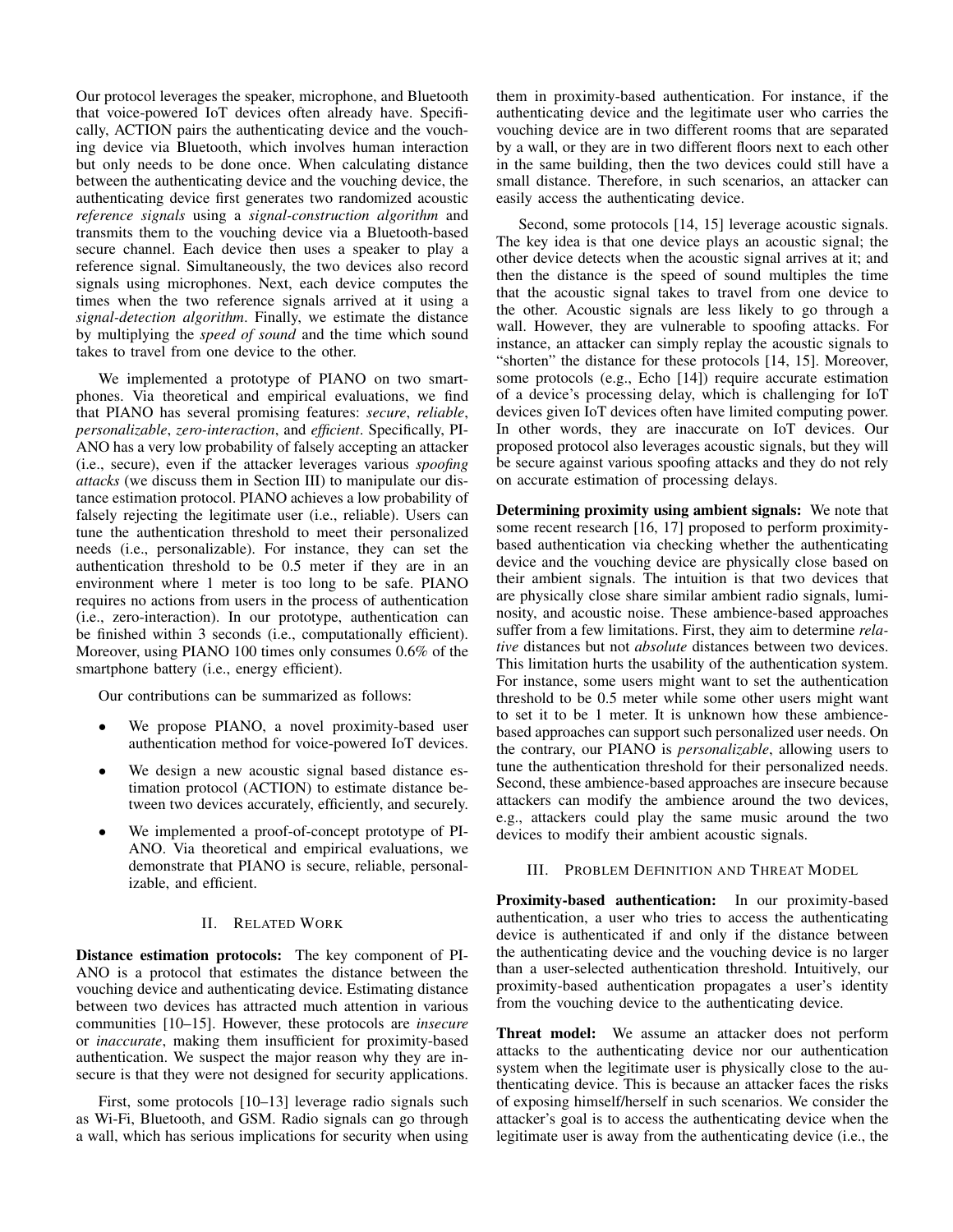distance between the authenticating device and the vouching device is larger than the authentication threshold). Specifically, we consider the following two attacks.

- Zero-effort attacks. An attacker can directly try to use the authenticating device while the legitimate user is away. Due to distance estimation errors, the authenticating device would falsely authenticate the attacker with a certain probability. Since performing such attacks does not require much effort from the attacker, we call them *zero-effort attacks*. The success rates of zero-effort attacks are introduced by measurement errors from hardware and background noise.
- Spoofing attacks. In spoofing attacks, an attacker uses his/her own devices to play certain acoustic signals around the authenticating device and/or the vouching device, which aims to spoof the system to estimate the distance to be smaller than the authentication threshold. We will discuss specific spoofing attacks after we present our distance estimation protocol.

# IV. DESIGN OF PIANO

Hardware requirements: PIANO requires the vouching device and authenticating device to be equipped with microphone, speaker, and Bluetooth. Voice-powered IoT devices often already have these hardware for functionality support.

Registration phase: In the registration phase, a user pairs the vouching device with the authenticating device using Bluetooth. This pairing process could involve human interactions, e.g., the user needs to manually confirm pairing between the two devices, but the pairing process only needs to be done once. After the two devices are paired, they can communicate securely via Bluetooth.

Authentication phase: When a user tries to use the authenticating device, the authenticating device uses PIANO to verify the user's identity. Specifically, PIANO first checks whether the vouching device is still paired with the authenticating device via Bluetooth. If not, which often means that distance between the two devices is larger than the authentication threshold (we denote the authentication threshold as  $\tau$ ), PIANO rejects the access; otherwise PIANO estimates the distance between the two devices using our distance estimation protocol called ACTION. If the estimated distance is no larger than the authentication threshold, the access is granted, otherwise it is rejected.

# *A. Overview of Our Distance Estimation Protocol*

Our protocol has the following steps.

- Step I: The authenticating device constructs two snippets of acoustic signals, which we denote as  $S_A$  and  $S_V$ , respectively. We call these acoustic signals *reference signals*.
- Step II: The authenticating device securely transmits the two reference signals  $S_A$  and  $S_V$  to the vouching device via Bluetooth. The communication channel is secure so an attacker cannot eavesdrop the reference signals.
- Step III: The authenticating device and the vouching device record acoustic signals using a microphone. Moreover, the authenticating device uses a speaker to play the reference signal  $S_A$  and the vouching device plays  $S_V$ .
- Step IV: The authenticating device detects when the two reference signals were recorded, and we denote the timestamps as  $t_{AA}$  and  $t_{AV}$ , respectively. The vouching device also detects when the two reference signals were recorded, and we denote the timestamps as  $t_{VA}$  and  $t_{VV}$ , respectively.
- Step V: The vouching device securely transmits the local time difference  $(t_{VA} - t_{VV})$  to the authenticating device via Bluetooth.
- Step VI: The authenticating device calculates the distance.

Next, we will elaborate Step I, Step IV, and Step VI.

# *B. Step I: Constructing Reference Signals*

Fixed vs. randomized reference signals: Using fixed reference signals makes the distance estimation protocol vulnerable to a very basic spoofing attack, i.e., *replay attack*. Specifically, an attacker can obtain the fixed reference signals, e.g., via analyzing the implementation of PIANO. Then, in a replay attack, the attacker uses his/her own device to play the reference signals around the authenticating device or the vouching device such that the estimated distance is highly likely to be smaller than the authentication threshold. We note that existing acoustic signal based distance estimation protocols [14, 15] use fixed reference signals, and thus they are vulnerable to replay attacks. Therefore, we propose to randomize the reference signals every time authentication is required.

Frequency-domain randomized reference signals: It is challenging to randomize reference signals because how to randomize them also impacts the accuracy of detecting them. Specifically, we could construct randomized reference signals in either the time domain or the frequency domain. For instance, one way is to construct an array of random numbers and treat it as a reference signal in the time domain. However, such randomized reference signals include a wide range of frequency components with random powers. As a result, these reference signals will be easily interfered by background noise, which makes detecting them inaccurate. Therefore, we propose to construct randomized reference signals in the frequency domain. In particular, we discretize an appropriate frequency range (we will discuss the details of selecting the frequency range in Section VI-A) into  $N$  bins and take the central point of each bin as candidate frequencies. We denote the  $N$  candidate frequencies as a set  $F_R$ . To construct a reference signal, we first sample an integer  $n (0 < n < N)$  and then select n frequencies from  $F_R$  uniformly at random. For each sampled frequency, we synthesize a sine wave with the frequency, and then we construct a reference signal by adding these sine waves.

# *C. Step IV: Detecting Reference Signals*

In this step, both devices detect when the two reference signals arrived at them. Specifically, in Step III, each device has recorded a long audio sequence which includes the two reference signals. Then, in Step IV, each device detects the locations of the two reference signals in its recorded audio sequence, and translates the locations into timestamps. In the following, we take detecting one reference signal on the authenticating device as an example to illustrate our algorithm. Detecting the other reference signal is algorithmically the same, and the vouching device uses the same algorithm.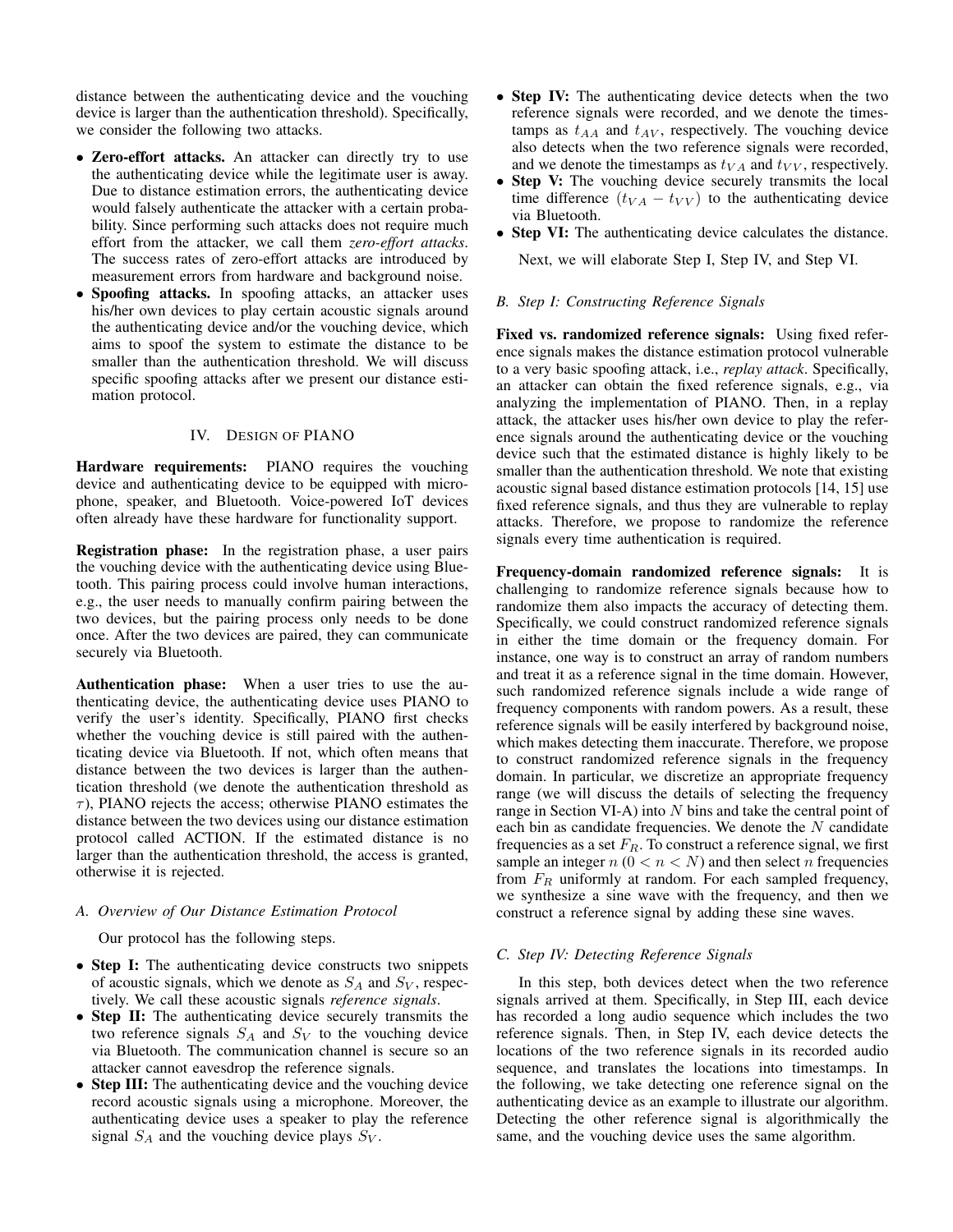|                         | o                                                                         |  |  |  |  |  |  |  |
|-------------------------|---------------------------------------------------------------------------|--|--|--|--|--|--|--|
|                         | <b>Input:</b> X, S, F, $R_f$ of frequency f in S, and                     |  |  |  |  |  |  |  |
|                         | $R = \{R_f   f \in F\}.$                                                  |  |  |  |  |  |  |  |
|                         | <b>Output:</b> The location $l$ of $S$ in $X$ .                           |  |  |  |  |  |  |  |
| 1                       | begin                                                                     |  |  |  |  |  |  |  |
| $\overline{2}$          | $P_{max} = -\infty$                                                       |  |  |  |  |  |  |  |
| $\overline{\mathbf{3}}$ | <b>for</b> $i = 1$ to $ X  -  S  + 1$ with a step size $\delta$ <b>do</b> |  |  |  |  |  |  |  |
| $\overline{\mathbf{4}}$ | $P = NormPower(X[i \cdots i +  S -1], F, R)$                              |  |  |  |  |  |  |  |
| 5                       | if $P > P_{max}$ then                                                     |  |  |  |  |  |  |  |
| 6                       | $\begin{array}{c} P_{max} = P \\ l = i \end{array}$                       |  |  |  |  |  |  |  |
| $\overline{7}$          |                                                                           |  |  |  |  |  |  |  |
| 8                       | end                                                                       |  |  |  |  |  |  |  |
| 9                       | end                                                                       |  |  |  |  |  |  |  |
| 10                      | //Reference signal $S$ is not in $X$                                      |  |  |  |  |  |  |  |
| 11                      | $R_S = \sum_{f \in F} R_f$                                                |  |  |  |  |  |  |  |
| 12                      | if $P_{max} < \epsilon R_S$ then                                          |  |  |  |  |  |  |  |
| 13                      | $l=\perp$                                                                 |  |  |  |  |  |  |  |
| 14                      | end                                                                       |  |  |  |  |  |  |  |
| 15                      | return $l$                                                                |  |  |  |  |  |  |  |
|                         | 16 end                                                                    |  |  |  |  |  |  |  |
|                         |                                                                           |  |  |  |  |  |  |  |

In signal processing, the *cross-correlation algorithm* is a popular method to detect the location of a reference signal in a long signal sequence. For instance, BeepBeep [15] used this algorithm. Detecting our frequency-domain randomized reference signals using the cross-correlation algorithm results in high errors (see our experimental results in Section VI-B). The key reason is a phenomena called *frequency smoothing*, in which the power of a frequency component in a reference signal is distributed to nearby frequencies after the reference signal is played by one device and recorded by the other device. Due to frequency smoothing, after a reference signal S is played by one device and recorded by the other device, its recorded version becomes  $S'$ , which is significantly different from S. However, the cross-correlation algorithm tries to detect S in the recorded signal sequence, which results in high errors.

Therefore, we design a new algorithm to detect the locations of reference signals in the recorded signal sequence. Our algorithm leverages the frequency domain, and we call it *frequency-based signal detection algorithm*.

Overview of our algorithm: Our core idea is to move a window along the recorded signal sequence; for each window, we obtain the power spectrum of the signal in the window; the window whose power spectrum best matches the power spectrum of the reference signal is treated as the location of the reference signal. Specifically, Algorithm 1 shows our frequency-based signal detection algorithm. Suppose we want to detect the location of a reference signal  $S$  in a recorded signal sequence  $X$ . We denote the set of frequencies in  $S$  as F, and we denote the power at each frequency  $f \in F$  in the reference signal as  $R_f$ . Our algorithm moves a window along the recorded signal with a step size  $\delta$ . For each window, we compute the *normalized power* of frequencies in the reference signal. The index at which the normalized power reaches its maximum is treated as the location of the reference signal. When the reference signal is not in the recorded signal sequence, our algorithm outputs a special character ⊥. Next, we discuss how we compute the normalized power.

| <b>Algorithm 2:</b> $NormPower(W, F, R)$                                         |  |  |  |  |  |  |
|----------------------------------------------------------------------------------|--|--|--|--|--|--|
| <b>Input:</b> $W$ , $F$ , and $R$ .                                              |  |  |  |  |  |  |
| <b>Output:</b> Normalized power of frequencies $F$ in $W$ .                      |  |  |  |  |  |  |
| 1 begin                                                                          |  |  |  |  |  |  |
| $Y = PowerSpectrum(W)$<br>$\overline{2}$                                         |  |  |  |  |  |  |
| $\overline{\mathbf{3}}$<br>for $f \in F_R$ do                                    |  |  |  |  |  |  |
| $i = \lfloor f/f_s \cdot  W  \rfloor$<br>$\overline{\mathbf{4}}$                 |  |  |  |  |  |  |
| $P_f = \sum_{k=i-\theta}^{i+\theta} Y[k]$<br>5                                   |  |  |  |  |  |  |
| end<br>6                                                                         |  |  |  |  |  |  |
| $P=-\infty$<br>7                                                                 |  |  |  |  |  |  |
| //This sanity check enhances security<br>8                                       |  |  |  |  |  |  |
| <b>if</b> $P_f > \alpha R_f$ for all $f \in F$ and $P_{f'} < \beta$ for all<br>9 |  |  |  |  |  |  |
| $f' \in F_R \setminus F$ then                                                    |  |  |  |  |  |  |
| $P = \sum_{f \in F} P_f - \sum_{f' \in F_B \backslash F} P_{f'}$<br>10           |  |  |  |  |  |  |
| end<br>11                                                                        |  |  |  |  |  |  |
| return $P$<br>12                                                                 |  |  |  |  |  |  |
| end<br>13                                                                        |  |  |  |  |  |  |

Computing normalized power: Algorithm 2 shows how we compute the normalized power of frequencies  $F$  of the reference signal in a given signal window W. In a nutshell, a signal window has a large normalized power if 1) powers of the reference signal's frequencies in the window are comparable to those in the reference signal, and 2) the candidate frequencies that are not in the reference signal have small powers in the window. Specifically, we first get the power spectrum of the window via Fast Fourier transform (FFT). For each candidate frequency  $f$  in the reference signal, we locate the index of  $f$ in the power spectrum of the window (i.e., line 4); considering the frequency smoothing effect, we compute the power of f by aggregating the powers of the nearby  $2\theta$  frequencies (i.e., line 5), where  $\theta$  is the width of frequency smoothing. Then, if the power of each candidate frequency  $f$  of the reference signal is larger than  $\alpha R_f$  in the window, and the power of each remaining candidate frequency that is not in the reference signal is smaller than a threshold  $\beta$ , we compute the normalized power of the window as the sum of the powers of frequencies in the reference signal minus that of the remaining candidate frequencies (i.e., line 10), otherwise we treat the normalized power of the window as a very small number, implying that the reference signal is not in the window. Recall that  $R_f$  is the power of frequency f in the reference signal.

Next, we explain why we introduce the parameters  $\alpha$  and β. Reference signals are often *attenuated* by hardware, i.e., after being played and recorded, a signal's powers become smaller.  $\alpha$  is used to consider such attenuations. Suppose a background acoustic signal includes the frequencies in the reference signal and some other frequencies. If we do not perform the sanity check about the powers of frequencies that are not in the reference signal (i.e., the sanity check using the threshold  $\beta$  in line 9), then such a background noise could have a large normalized power, making detecting reference signals inaccurate. Likewise, an attacker can construct a spoofing reference signal via including all candidate frequencies and use it to perform replay attacks. If we do not perform sanity check in line 9, such spoofing reference signal will have a high normalized power, and our algorithm will detect it as the reference signal, making the corresponding replay attack succeed with a high probability.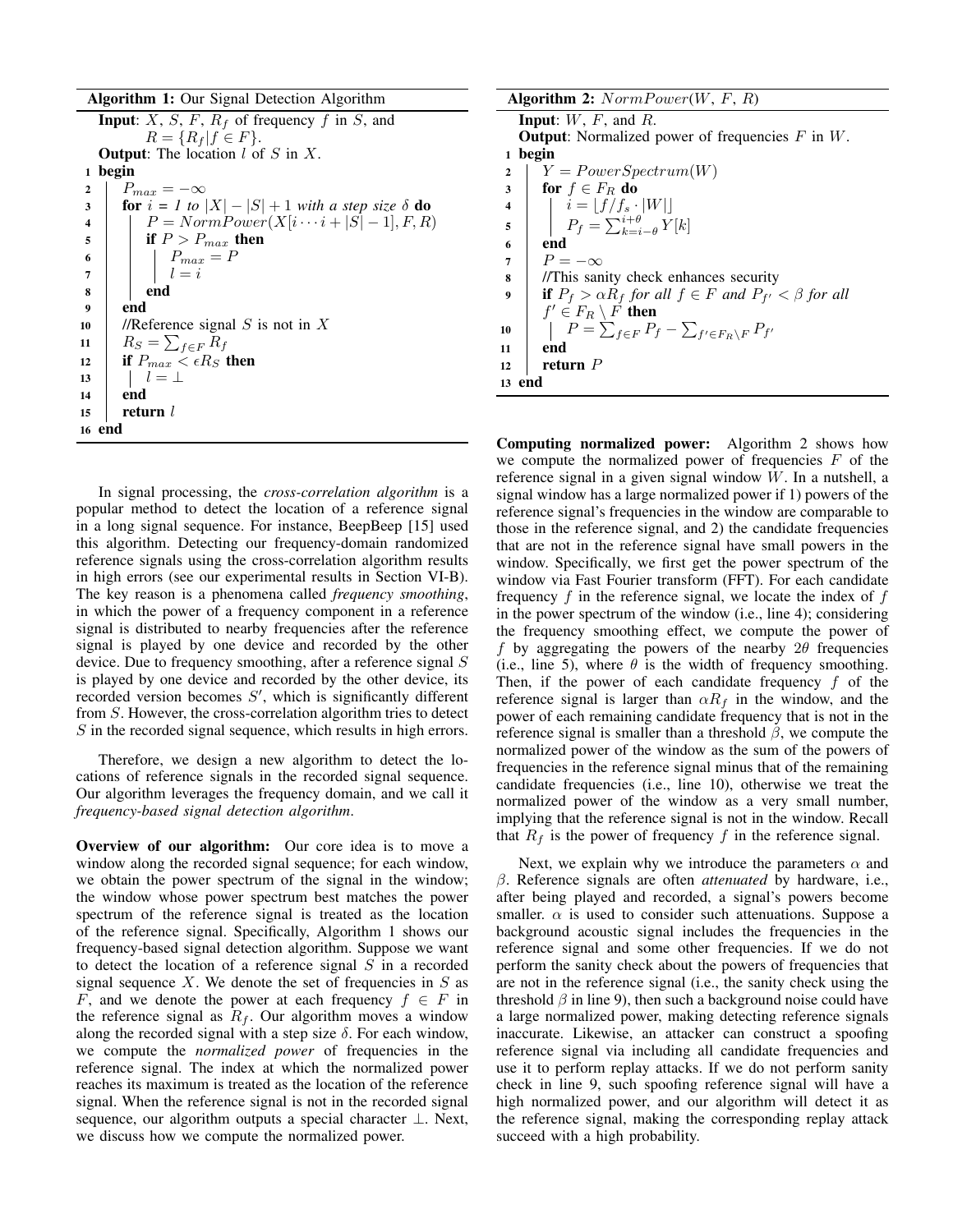Reference signal is not present in the recorded signal sequence: In some scenarios, the authenticating device and the vouching device are far away from each other so that they cannot record each other's reference signals, e.g., the user who carries the vouching device goes to have lunch while leaving the authenticating device in a shared office. Suppose an attacker tries to use the authenticating device via performing zero-effort attacks. During the authentication process, the reference signal played by one device is not present in the signal recorded by the other device, and thus the maximum normalized power is not a reliable indicator of the reference signal, making distance estimation unreliable. To consider such scenarios, our algorithm checks whether the maximum normalized power is smaller than  $\epsilon R_S$  (i.e., line 12 in Algorithm 1), where  $R<sub>S</sub>$  is the power of the reference signal. If it is, our system outputs a special character and the authentication is denied.

Translating locations to timestamps: We denote by  $l_{AA}$ and  $l_{AV}$  respectively the detected locations of the reference signals  $S_A$  and  $S_V$  in the recorded signal sequence of the authenticating device. Moreover, we denote by  $l_{VA}$  and  $l_{VV}$ respectively the detected locations of the reference signals  $S_A$ and  $S_V$  in the recorded signal sequence of the vouching device. Suppose the location  $l_{AA}$  corresponds to a time point  $t_A$  on the authenticating device's time coordinate and the location  $l_{VA}$  corresponds to a time point  $t_V$  on the vouching device's time coordinate. Note that  $t_A$  and  $t_V$  are from two *different* time coordinates. As we will show in the next section, our distance estimation does not rely on the specific values of  $t_A$ and  $t_V$ . With these notations, we can transform the locations to timestamps as follows:  $t_{AA} = t_A$ ,  $t_{AV} = t_A + \frac{l_{AV} - l_{AA}}{f_A}$ ,  $t_{VA} = t_V$ , and  $t_{VV} = t_V + \frac{l_{VV} - l_{VA}}{f_V}$ , where  $f_A$  and  $f_V$ are the sampling frequencies that the authenticating device's microphone and the vouching device's microphone use to acquire acoustic signals, respectively. Again,  $t_{AA}$  and  $t_{AV}$  are in the time coordinate of the authenticating device;  $t_{VA}$  and  $t_{VV}$  are in the time coordinate of the vouching device; and the two time coordinates could be different.

#### *D. Step VI: Estimating Distance*

In this step, the authenticating device estimates distance. There are multiple ways to estimate distance between the two devices using the data we obtained in previous steps. Specifically, the distance between the two devices can be estimated by multiplying the speed of sound with the time that a reference signal takes to travel from one device to the other. In particular, given the timestamps  $t_{AA}$  and  $t_{VA}$ , we can estimate the distance as follows:

$$
d_A = s \cdot (t_{VA} - t_{AA}), \tag{1}
$$

where  $s$  is the speed of sound. Alternatively, we can also estimate the distance using the timestamps  $t_{AV}$  and  $t_{VV}$  when the reference signal  $S_V$  arrived at the authenticating device and the vouching device, respectively. Formally, we have:

$$
d_V = s \cdot (t_{AV} - t_{VV}) \tag{2}
$$

However, using either Equation 1 or Equation 2 requires the two devices to synchronize their time coordinate systems. For instance, Equation 1 requires that the timestamp  $t_{VA}$  on the

vouching device and the timestamp  $t_{AA}$  on the authenticating device are measured from the same time coordinate system, which requires time synchronization on the two devices. However, time synchronization is generally a challenging task, and an error of 10 milliseconds in time synchronization could result in an error of more than 3 meters in distance estimation (speed of sound is around 340  $m/s$ ).

Therefore, we adopt a method developed in [15] to estimate distance, which avoids time synchronization. This method combines information about the two reference signals instead of a single one. Specifically, the method takes the average of the distances in Equation 1 and Equation 2. Formally, we have:

$$
d_{AV} = \frac{1}{2}(d_A + d_V)
$$
  
=  $\frac{1}{2} \cdot s \cdot (-\frac{l_{VV} - l_{VA}}{f_V} + \frac{l_{AV} - l_{AA}}{f_A}).$  (3)

where  $d_{AV}$  is the estimated distance between the two devices. Equation 3 means that computing distance reduces to computing the location differences  $(l_{VV} - l_{VA})$  and  $(l_{AV} - l_{AA})$ , which can be estimated by the two devices locally without time synchronization.

# V. SECURITY AGAINST SPOOFING ATTACKS

We assume that the attacker knows the candidate frequencies in  $F_R$ , and we consider the following two spoofing attacks.

- Guessing-based replay attacks. An attacker could guess the reference signals and use them to perform replay attacks. Specifically, the attacker uses our signal construction algorithm to synthesize reference signals. Performing a successful replay attack requires the attacker to guess the two reference signals correctly.
- All-frequency-based spoofing attacks. An attacker can construct a spoofing reference signal that includes all candidate frequencies. Specifically, the attacker synthesizes a sine wave for each candidate frequency and constructs a spoofing reference signal by adding all these sine waves. Then, the attacker plays the spoofing reference signal to spoof our distance estimation protocol.

Mitigating guessing-based replay attacks: We can defend against guessing-based replay attacks via using a relatively large set of candidate frequencies. If the frequencies in a spoofing reference signal do not match those in the legitimate reference signal, then the spoofing reference signal has a very small normalized power, and eventually our algorithm will output that the reference signal is not present in the recorded signal sequence, which means that the attacker is denied. The probability that an attacker successfully guesses the candidate frequencies in one reference signal is  $\frac{1}{2^N-2} \approx \frac{1}{2^N}$ . The replay attacks require guessing two reference signals correctly. Therefore, the probability that the attacker successfully performs a replay attack is  $\frac{1}{2^{N+1}}$ . When we use a relatively large number (e.g., 30) of candidate frequencies, the probability of successful attack is negligible.

Mitigating all-frequency-based spoofing attacks: Suppose the attacker constructs a sine wave for each candidate frequency, and these sine waves have the same power  $P_a$ . Then, the attacker adds these sine waves to construct a long signal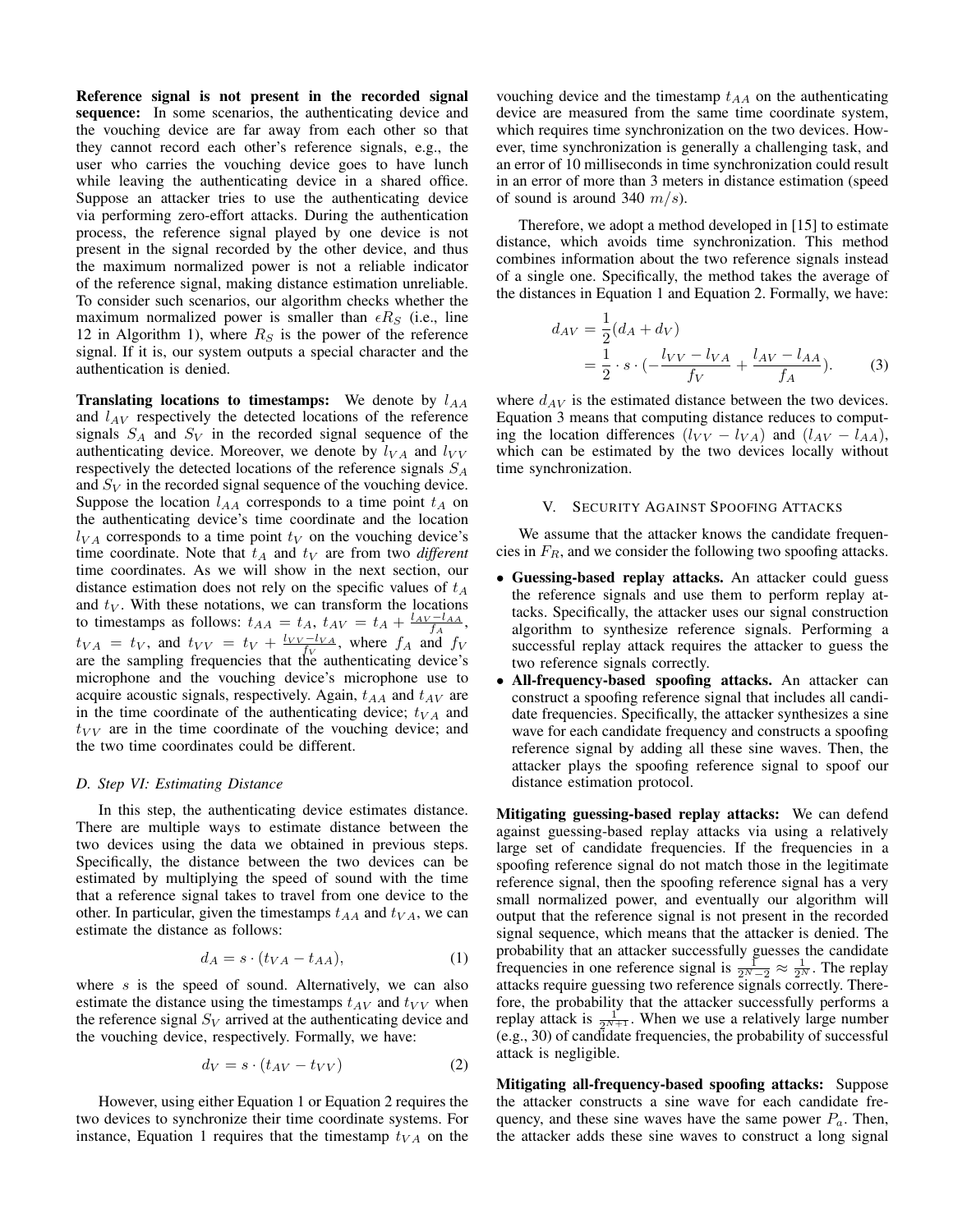and plays it in the entire authentication process. We can defend against such spoofing attacks via constructing the reference signals with large enough powers such that  $\alpha R_f$  is larger than β (refer to the line 9 of Algorithm 2). When  $\alpha R_f > \beta$ , for all windows except those that include the reference signal, the sanity check in the line 9 of Algorithm 2 fails no matter how the attacker chooses  $P_a$ . Specifically, if  $P_a \geq \alpha R_f$ , the sanity check about the powers of the candidate frequencies that are not in the reference signal fails; if  $P_a \leq \beta$ , the sanity check about the powers of the frequencies that are in the reference signal fails; and if  $\beta < P_a < \alpha R_f$ , both sanity checks fail. As a result, our Algorithm 2 defines the normalized powers for these windows as negative infinity. Therefore, either the reference signal is still accurately detected or our algorithm reports that the reference signal is not present in the recorded signal. In either case, the attacker is denied access.

## VI. EXPERIMENTS

#### *A. Experimental Setup*

Proof-of-concept prototype: We implemented a prototype of PIANO as two Android apps and we run them on two Samsung Galaxy S4 smartphones; one is used as the authenticating device while the other is treated as the vouching device. The two smartphones are paired using Bluetooth. In our implementation of Algorithm 1, we use adapted step sizes instead of using a fixed step size to achieve a trade-off between efficiency and accuracy. Specifically, we first use a step size of 1,000 to locate the window where the normalized power reaches the maximum; then we use a step size of 10 to perform a more fine-grained search around the window to locate a more accurate maximum. Moreover, we detect the two reference signals simultaneously in one scan of the recorded signal, which is more efficient than detecting them in two scans.

Reducing impact of background noise: Background acoustic signals could impact the accuracy of distance estimation since our protocol uses acoustic signals. Specifically, if a certain background noise has a power spectrum that is close to that of a reference signal, our distance estimation protocol might detect the background noise as the reference signal, which makes distance estimation inaccurate. We collected background acoustic noises in various environments (office, home, street, etc.) and found that most powers of background noises concentrate on frequencies that are smaller than around 6K Hz. Therefore, when we select candidate frequencies, we do not consider frequencies that are less than 6K Hz.

Using inaudible sound frequency: We set the sampling frequency on both smartphones to be 44.1K Hz, which is the largest sampling frequency supported by the Android system. Given such sampling frequency and that background noises mainly concentrate on frequencies less than 6K Hz, the *aliasing frequencies* of background noise mainly concentrate in the range [38K Hz, 44K Hz]. Considering background noise, we use the frequency range [25K Hz, 35K Hz]. Specifically, we equally divide this frequency range to be 30 bins and take the center of each bin as a candidate frequency, i.e., we have 30 candidate frequencies. We note that our constructed reference signals are almost inaudible (they are not completely inaudible due to hardware imperfection).



Fig. 1: Distance estimation errors in different environments.

Setting parameters: When we construct a reference signal, we make its power the maximum value that can be represented by the Android system. Specifically, suppose we sampled  $n$ candidate frequencies when constructing a reference signal. For each frequency  $f$ , we synthesize a sine wave with a power  $\left(\frac{32000}{n}\right)^2$  (i.e.,  $R_f = \left(\frac{32000}{n}\right)^2$  in Algorithm 1 and Algorithm 2), where we use 32000 because the Android system uses 16 bit integer to represent signals in the time domain. Since FFT requires the length of the signal to be a power of 2, we set the length of our reference signals to be 4,096, which lasts for 93 milliseconds given our sampling frequency is 44.1K Hz. We set  $\epsilon = \alpha = 1\%$  and  $\beta = 0.5\% \times R_f$  to be secure against various spoofing attacks. Moreover, we set  $\theta = 5$  to consider frequency smoothing effects.

# *B. Accuracy of ACTION at Estimating Distance*

With the current parameter setting of our prototype, we find that when the real distance between the two devices is larger than around 2.5 meters, ACTION determines that the reference signal is not present in the recorded signal and thus authentication on the authenticating device is denied. Therefore, we measure the accuracy of distance estimation when the real distance is smaller than 2.5 meters. Suppose the real distance between the authenticating device and the vouching device is  $d$ , and the distance estimated by ACTION is  $d_{AV}$ , we define the *absolute error* as  $|d - d_{AV}|$ . We report the absolute errors of distance estimation in different scenarios. For each real distance, we average the absolute errors over 10 trials.

*1) Different Environments:* We evaluate the accuracy of distance estimations in various environments.

In a shared office, at home, on the street, and in a restaurant: These environments represent places where a user could use PIANO in daily life, and they represent different levels of background noises. For instance, on the street, we have background noise introduced by cars and passersby. In a restaurant, people are chatting and having meals. Figure 1 shows the error bars of distance estimation in these environments when the real distance is 0.5, 1, 1.5, and 2 meters.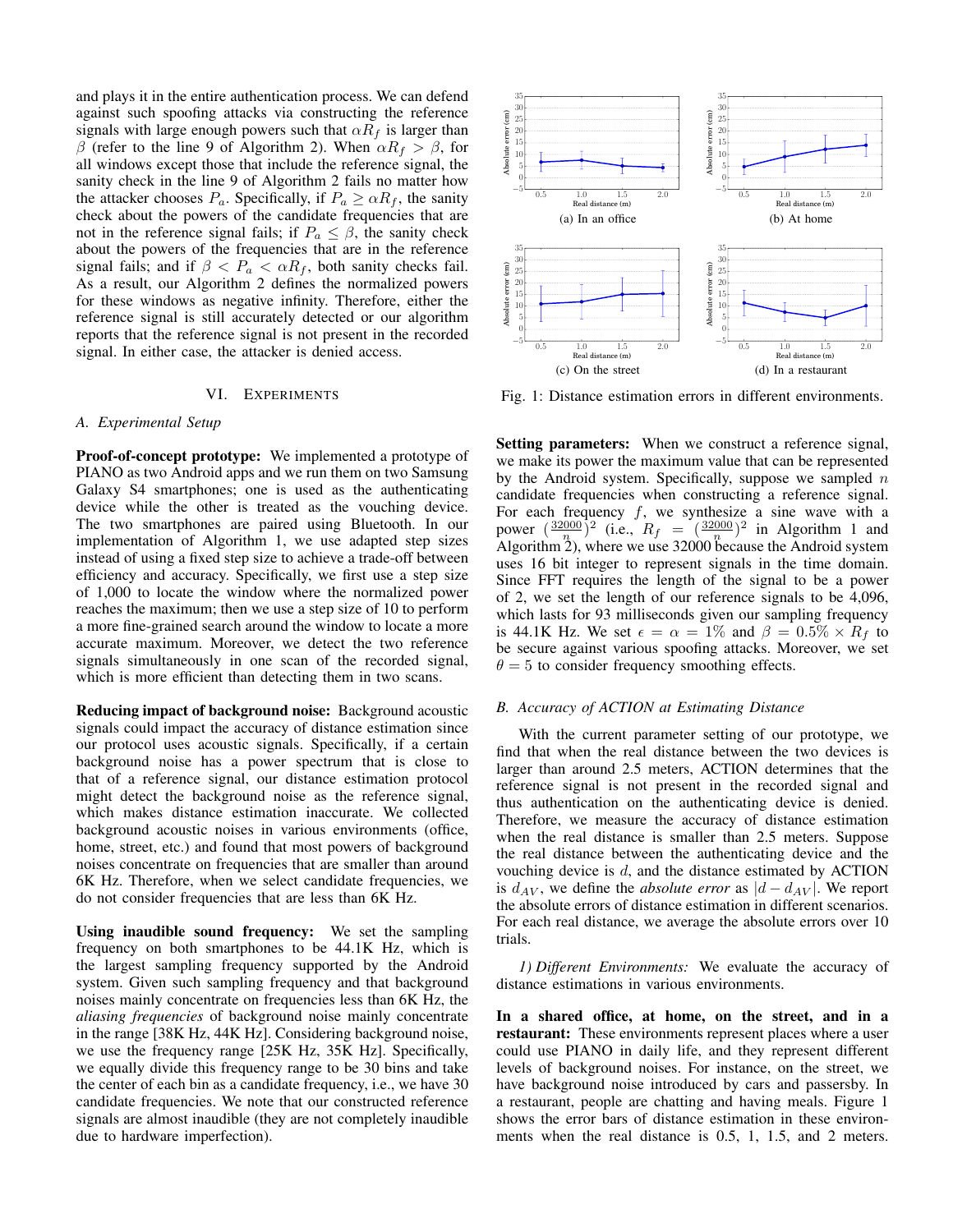

Fig. 2: (a) Error bar of distance estimation when three users are using the authentication system on their devices simultaneously in a shared office. (b) Comparing three secure acoustic signal based distance estimation protocols.

We observe that distance estimation in ACTION is accurate in different environments. Specifically, in a shared office, the average absolute errors are between only 5 centimeters and 7 centimeters. Although the average absolute errors are larger on the street where the background noise is heavier, they vary between 10 and 15 centimeters.

Separated by a wall: We find that, when the two devices are close but are separated by a wall, one device detects that the reference signal played by the other device is not present, and thus the access to the authenticating device is denied. This is because the reference signals are significantly attenuated by the wall. This means that an attacker cannot access the authenticating device if the user, who carries the vouching device, is separated with the authenticating device by a wall.

*2) Multiple Users:* In a public place such as a shared office and a restaurant, multiple users that have adopted PIANO might launch the system on their devices at close times. We measure the accuracy of distance estimation in such scenarios in a shared office. In particular, we assume there are 3 such users. To simulate such scenarios, in each trial of our experiment, we generate 2 pairs of randomized reference signals, and use two other devices to play them when we launch our authentication system on the two smartphones. We performed such simulations at four real distances (i.e., 0.5, 1.0, 1.5, and 2.0 meters), and for each real distance, we repeat for 10 trials.

First, if two reference signals overlap significantly, AC-TION will determine that the reference signals are not present in the recorded signal. This is because the overlapped reference signal will fail the sanity check at line 9 of Algorithm 2. However, the probability of such cases is very small. Indeed, in the 40 trials of our experiments, we only observe 3 trials that are such cases. Figure 2 shows the error bar of distance estimation in the remaining trials. We observe that, compared to Figure 1a where only one user is using PIANO in a shared office, the average errors are slightly larger. This is because reference signals played by different users could have partial overlaps, which decreases the accuracy slightly.

*3) Comparison with Previous Methods:* We compare three secure acoustic signal based distance estimation methods: ACTION, ACTION with our frequency-based signal detection algorithm replaced by the cross-correlation algorithm (denoted as ACTION-CC), and Echo [14] with randomized reference signals and our frequency-based signal detection algorithm (denoted as Echo-Secure). In contrast to Echo, Echo-Secure is secure against replay attacks. Echo was one of the first acoustic signal based distance bounding protocols. When using Echo in our proximity-based authentication, the authenticating device first sends a reference signal to the vouching device via Bluetooth; the vouching device immediately plays the reference signal after receiving it; the authenticating device records acoustic signals and detects when the reference signal arrived at the authenticating device. Then the distance is the speed of sound multiplies the elapsed time (subtracting the processing delay). We estimated the average processing delay via putting the two devices together (real distance is close to 0) and treating the elapsed time as the processing delay. The original Echo protocol uses fixed reference signal and does not discuss particular signal detection algorithm. In Echo-Secure, we use randomized reference signal, and our frequency-based algorithm to detect reference signals.

Figure 2b shows the results of the three methods. We performed the experiments in a shared office. We observe that ACTION is orders of magnitude more accurate than ACTION-CC and Echo-Secure. This implies that 1) our frequency-based algorithm is much more accurate than the cross-correlation algorithm at detecting our randomized reference signals, and 2) processing delays on the devices are unpredictable. Specifically, ACTION-CC is inaccurate because the reference signals change significantly in the time domain after they are played and recorded, due to frequency smoothing. As a result, crosscorrelation algorithm tries to match the original reference signal with the changed reference signal, resulting in high errors. Echo-Secure is inaccurate because processing delay is very unpredictable on the devices. For instance, when the vouching device wants to play the reference signal, there is an unpredictable delay between the API to play acoustic signal is called and the signal is actually played.

#### *C. FRRs and FARs of Authentication*

In the above section, we studied the accuracy of estimating a given distance. In this section, we show the accuracy–*False Rejection Rate (FRR)* and *False Acceptance Rate (FAR)*– of authentication decisions made by PIANO. We denote by  $d_s$ the maximum distance at which the reference signal played by one device can reach to the other. With our current parameter setting, we have  $d_s \approx 2.5$  meters. When the real distance between the two devices is no less than  $d_s$ , PIANO rejects the access without estimating the distance. Moreover, given a real distance  $d$  (0 <  $d$  <  $d_s$ ) between the two devices, we assume the distance estimated by PIANO follows a Gaussian distribution whose mean is the real distance d and standard deviation is  $\sigma_d$ . We note that this assumption does not contradict with our results in the previous section because those distance estimation errors are *absolute errors*. Indeed, using our collected data, we verified that the average estimated distance is very close to the real distance. Furthermore, we consider  $\sigma_d$  to be constant and we estimate it by averaging the standard deviations at the four points (i.e., 0.5, 1.0, 1.5, and 2.0) obtained in our experiments. Under these settings, we compute FRR by averaging the FRRs at each legitimate distance (i.e.,  $\leq \tau$ ) and compute FAR by averaging the FARs at each illegitimate distance ( $> \tau$ ).

Note that we use Bluetooth to pair the two devices. Therefore, FAR is 0 when the real distance between the two devices is larger than the communication range of Bluetooth.